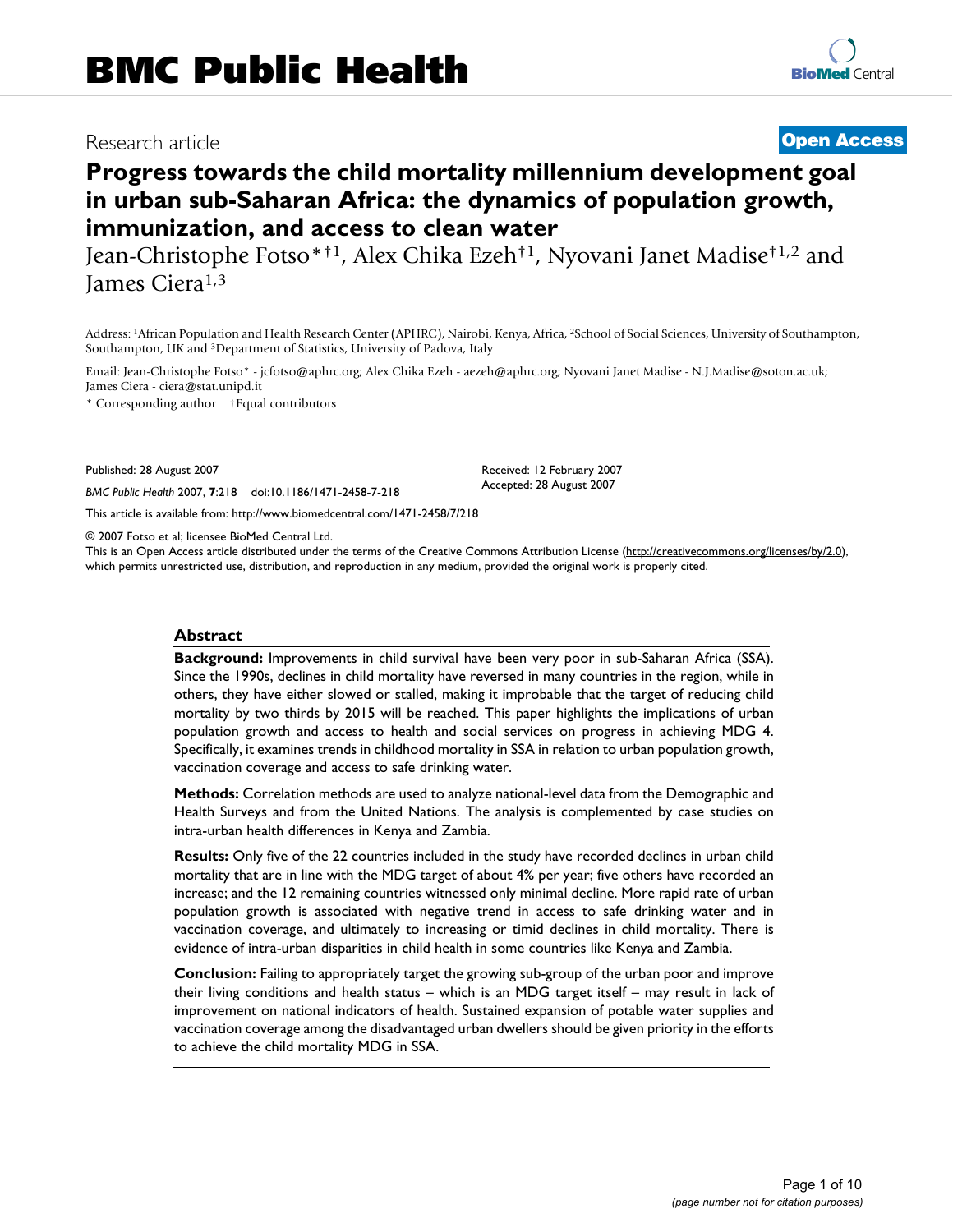# **Background**

Improvements in child survival have been very poor in sub-Saharan Africa (SSA). Since the 1990s, declines in child mortality have reversed in many countries in the region, while in others they have either slowed or stalled, making it improbable that the target of reducing child mortality by two thirds by 2015 will be reached by the majority of the countries in the region. Under-five mortality rate (U5MR) in SSA varied from 185 (per 1,000 live births) in 1990 to 172 in 2003 [1,2]. This corresponds to an overall decline of about 7%, or nearly 0.5% on an annual basis, while the MDG targets an average reduction of 4.3% per year. If the region had been on track to meeting the MDG on child mortality, U5MR would be around 105 in 2003. At current trends, mortality rate in children younger than 5 years will decline by less than 15% by 2015 from the 1990 base year, compared to the expected goal of 66.7%.

It is estimated that more than 10 million children under the age of 5 years die each year, with about 90% of these deaths occurring in just 42 countries, 36 of which are in SSA [3]. Numerous studies on infant and under-five mortality in developing countries indicate that most of these deaths are from preventable causes – such as diarrhea, pneumonia, measles, malaria, HIV and AIDS, and the underlying malnutrition – and suggest that the goal of reducing childhood mortality by two-thirds by 2015 could be achieved if few known and effective child survival interventions could reach population groups that need them most [3-5]. These include immunization, safe water and sanitation, micronutrient supplementation, nutrition counseling, and in malaria-prone areas, insecticide-treated bed nets [6]. The task of scaling up childhealth interventions to full coverage in countries with the highest mortality is within reach, and resources should be mobilized to match governments' and development partners' commitments with action [7].

### *Why focus on urban sub-Saharan Africa?*

In sub-Saharan Africa, the 1980s was largely dominated by the protracted economic recession that affected most developing countries, with negative effects on food security and various aspects of human development [8]. Countries were required by international lending institutions to implement structural adjustment programs meant to stabilize their economies. Real wages were reduced together with the provision of public social services; unemployment increased; and public support schemes in favour of agriculture and rural development were downscaled or abandoned [8,9]. This process resulted in increased migration flows from rural to urban areas, generally composed of disadvantaged families, who were likely to have a harder time coping in urban areas than in rural areas [10]. These trends were more pronounced in SSA than in other parts of the developing world. Between 1980 and 2000, the region's urban population grew by about 4.7% per year, compared to 3.5% for the developing countries as a whole [11], while at the same time, per capita gross domestic product (GDP) dropped by 0.8% per annum [12], and food production index per capita increased by only 0.2% per year [13].

As a result of this rapid urbanization in the context of poor economic performance and poor governance, a rapidly increasing proportion of urban dwellers are living below the poverty line in overcrowded slums and shantytowns. These slums are generally characterized by poor environmental and sanitation conditions, poor access to basic amenities and social and health services, and poor livelihood opportunities, which in turn worsen the residents' susceptibility to various health problems [14,15].

While national trends in child mortality are generally worrying, more worrying is the emerging body of knowledge suggesting that the worsening child health outcomes in SSA may be accentuated among the urban poor [16-19]. Not only are disparities widening between the poor and non-poor in urban areas, in some countries current levels of child indicators among the poor in urban areas exceed the levels for all other sub-groups including rural residents [15]. A number of studies have also suggested that the rural/urban ill-health and mortality gaps in SSA have narrowed in recent years, mainly as a result of stalling and even upturn in urban trends, as urban economic and environmental conditions have sharply deteriorated in rapidly growing cities [20,21].

This study seeks to contribute to the growing evidence base on how far developing countries in general, and sub-Saharan African countries in particular, are progressing in reducing the persistent high child mortality rates. Though the MDGs have been set and are typically assessed at the national level, we argue that focus on urban areas of SSA provides a useful starting point for stocktaking of factors likely to get the region on track to meeting the child mortality target. More specifically, the goal of the paper is to assess the inter-relationships between urban population growth, trends in access to safe drinking water and in vaccination coverage, and trends in child mortality in urban areas of SSA. Despite the amount of work on child morbidity and mortality in developing countries [22-24], very few have focused on urban areas within a cross-country perspective. The paper is premised on a conceptual hypothesis which suggests that rapid urbanization amidst declining or stagnating economies is associated with poor access to safe drinking water and low health utilization, which in turn, lead to poorer or lack of progress in child survival in urban areas. This hypothesis is illustrated in Figure 1.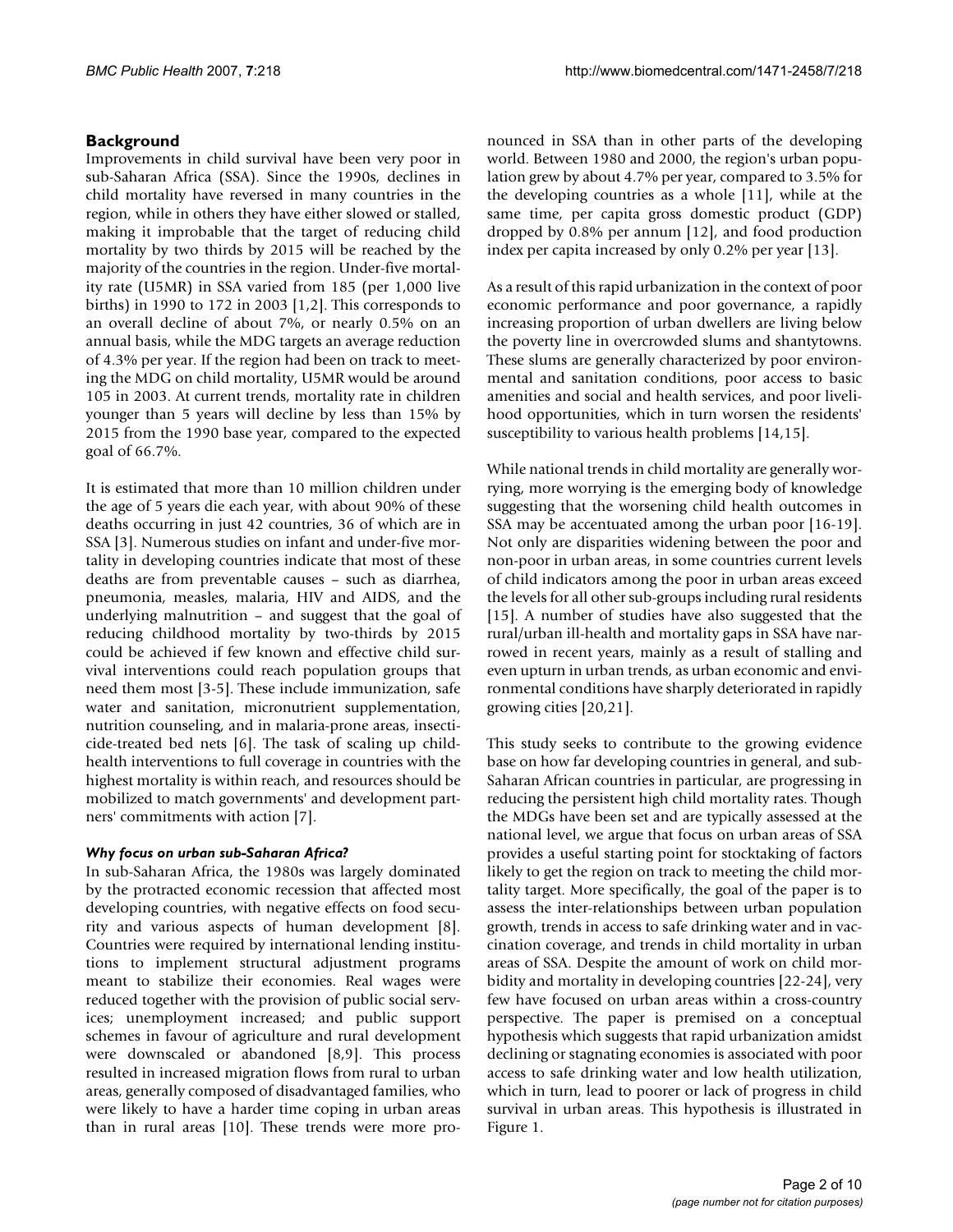



Urban population growth, access to water and to health services, and child mortality.

The importance of access to safe drinking water on child health, especially in urban areas, has been well documented as diarrhea remains the major cause of deaths among children under five [3,5,25]. In developing countries, migration streams to urban areas that have been the main fuelling factor of population growth in cities, strain existing water infrastructure. In this context, underprivileged urban populations often pay exorbitant prices for clean – and sometimes unclean – water, while services to wealthier groups are heavily subsidized [26]. Child immunization is another key factor influencing child survival in developing countries and has been considered as the most cost-effective health intervention [27]. Vaccinepreventable diseases remain major causes of morbidity and mortality in Africa. Reductions in vaccine-preventable diseases have been recorded following the introduction of appropriate vaccines for routine use in infants [3,28]. Child survival is also influenced by the HIV epidemic through several mechanisms including mother-to-child transmission and breast-feeding [29], and evidence from various African countries suggests that pediatric AIDS has become one of the leading factors of mortality [30]. However, the fact that child mortality declined steadily in some of the countries heavily hit by HIV/AIDS such as Malawi, and went down only minimally in some of the countries with low HIV prevalence like Senegal, suggests that AIDS may not be the only problem.

This study shows that more rapid rates of urban population growth are associated with negative trends in access to safe drinking water and in vaccination coverage, and ultimately to increasing or timid declines in child mortality. There is evidence of intra-urban disparities in child health in countries like Kenya and Zambia.

# **Methods**

This study uses data from the Demographic and Health Surveys (DHS) from 22 sub-Saharan African countries with two or more surveys carried out between the 1990s and the 2000s. DHS surveys provide detailed health information on women aged 15–49 years, on children born in the three or five years preceding the survey date, and on relevant household characteristics including the type of drinking water source. Data on population growth are from the Population Division of the United Nations. Univariate and correlation analysis are carried out on the following variables:

1. Annual urban population growth between 1980 and 2000.

2. Annual percentage change over time in urban underfive mortality rate. Rates for the ten-year period preceding the survey are used for the computation.

3. Annual percentage change over time in the proportion of urban households with access to clean water.

4. Annual percentage change over time in the proportion of children 12–23 months who are fully vaccinated. A child is fully vaccinated if he/she has received BCG, measles, and three doses of DPT and polio (excluding polio 0).

Table 1 shows the qualifying countries, the survey periods, and the variables presented above. The results of the macro-level correlation analysis are complemented by case studies using data from Kenya and Zambia. For Kenya, supplementary data are used from the Nairobi Cross-sectional Slum Survey (NCSS) carried out by the African Population and Health Research Center (APHRC) in 2000. The survey covered a representative sample of all slum settlements in Nairobi city. The study was designed to provide comparable data to the 1998 and 2003 Kenya Demographic and Health Surveys, with the aim of determining the magnitude of intra-urban health inequalities in Kenya. Based on census enumeration areas used in the 1999 Kenya National Census, a representative cross-sectional sample of households in all slum clusters of Nairobi was designed. Like in the DHS, enumeration areas (EAs) were selected at the first stage of sampling, while households were selected from sampled EAs at the second stage. In total, the NCSS administered interviews to 4,564 households and 3,256 women of reproductive age (15– 49) [15]. The data, in conjunction with the Kenya DHSs, allow for comparative analyses of social, health and reproductive health indicators between respondents residing in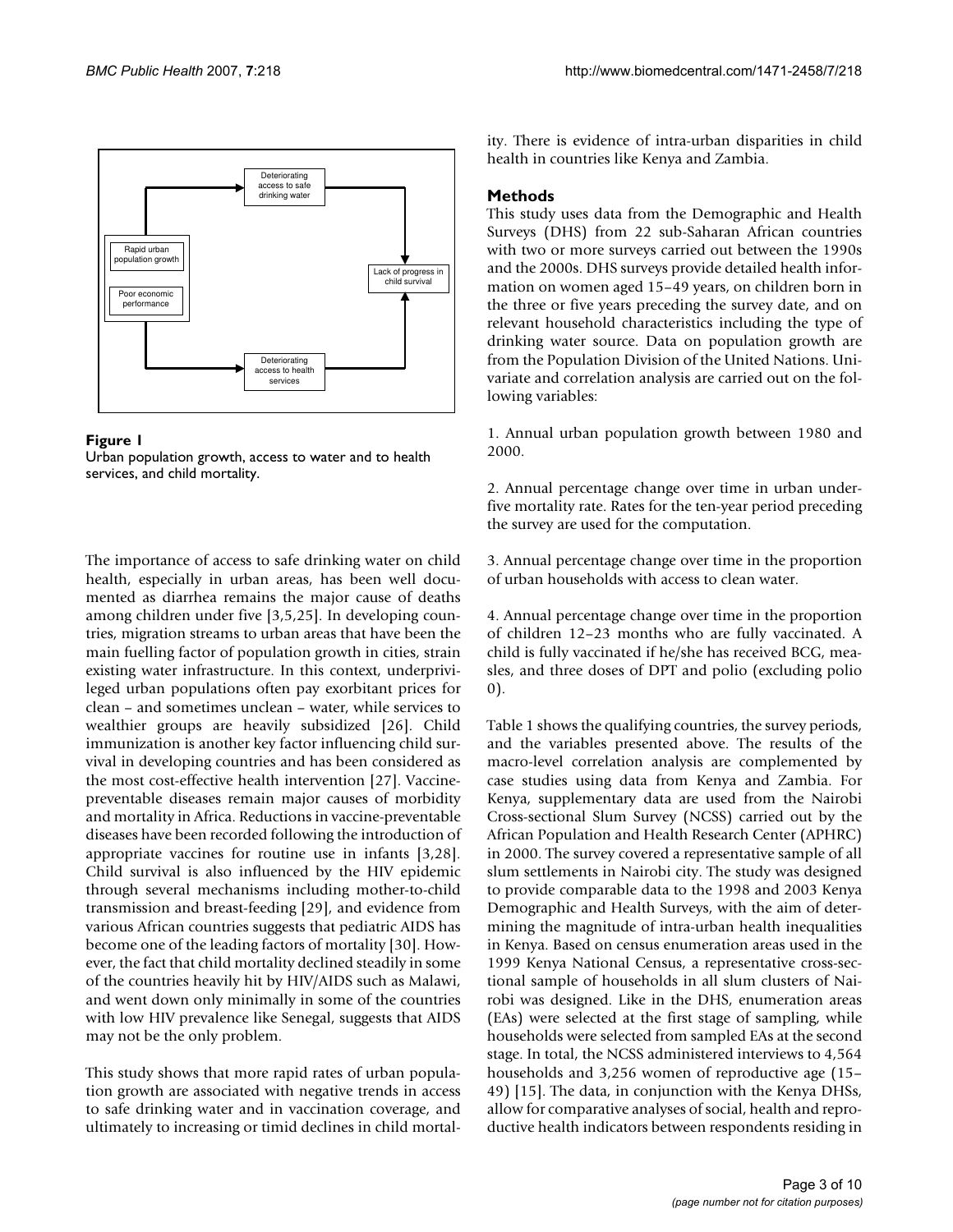the slums of Nairobi, and residents in other urban areas and rural Kenya.

We use data from the NCSS to identify households that were probably located in slum areas in the Kenyan and Zambian DHSs. From the NCSS, only 7 percent of households in slums had own flush toilets. Using the absence of own flush toilet as an indicator of slums in both Kenya and Zambia, we were able to obtain intra-urban differences. The case studies contrast infant mortality rates for the five-year period preceding the survey between slum and non-slum sub-groups. There were problems with computing U5MR for some years because of small numbers of observations in some sub-groups. We also examine access to piped water and child immunization over time among slum and non-slum children in Kenya and Zambia.

The study reported in the paper did not require any ethical approval, as it mainly used secondary analysis of publicly available data from the well-known Demographic and Health Surveys conducted in most developing countries since the mid-1980s.

# **Results**

#### *Univariate results*

As can be seen from Table 1, five of the 22 countries (Namibia, Eritrea, Madagascar, Uganda and Malawi) recorded declines in urban child mortality in line with the MDG target of about 4% per annum, while at the other end, Kenya, Zimbabwe and Nigeria witnessed a sharp increase. Between these two extremes, six countries (Tanzania, Senegal, Niger, Togo, Benin and Rwanda) had a slow decline in mortality ranging from 1% to 3.2% per annum; and in eight others (Zambia, Burkina Faso, Chad, Mozambique, Mali, Cameroon, Ghana and Côte d'Ivoire), child mortality almost remained unchanged, with annual change ranging from -0.9% to +0.9% per year.

Between 1980 and 2000, the lowest urban population growth was noted in Zambia (2.2% per year), and Eritrea, Chad and Senegal (between 3.6% and 4.5%), whilst five countries (Burkina Faso, Mozambique, Tanzania, Kenya and Rwanda) had annual urban population growth between 6.3% and 7.8%. With regard to access to safe drinking water, nine countries achieved improvement in access to clean water of between 0.7% (Niger) and 8.1%

|              |                     | <b>First Survey</b><br>Yeara | Last Survey<br>Yeara | Under-five<br>mortality rateb | Urban<br>population<br>growth <sup>c</sup> | Access to safe<br>drinking water <sup>d</sup> | Full vaccination <sup>e</sup> |
|--------------|---------------------|------------------------------|----------------------|-------------------------------|--------------------------------------------|-----------------------------------------------|-------------------------------|
|              | <b>Benin</b>        | 1996                         | 2001                 | $-2.3$                        | 5.6                                        | 2.8                                           | 2.2                           |
| 2            | <b>Burkina Faso</b> | 1992/93                      | 2003                 | $-0.8$                        | 6.3                                        | 2.8                                           | $-0.5$                        |
| 3            | Cameroon            | 1991                         | 2004                 | $-0.1$                        | 5.0                                        | 0.1                                           | 0.6                           |
| 4            | Chad                | 1996/97                      | 2004                 | $-0.8$                        | 4.1                                        | 8.1                                           | 0.3                           |
| 5            | Côte d'Ivoire       | 1994                         | 1998/99              | 0.9                           | 4.7                                        | 0.3                                           | 5.7                           |
| 6            | Eritrea             | 1995                         | 2002                 | $-5.6$                        | 3.6                                        | 1.7                                           | 1.6                           |
| 7            | Ghana               | 1993                         | 2003                 | 0.3                           | 4.6                                        | $-0.5$                                        | 0.6                           |
| 8            | Kenya               | 1993                         | 2003                 | 2.2                           | 7.4                                        | $-2.0$                                        | $-4.1$                        |
| 9            | Madagascar          | 1992                         | 2003/04              | $-5.6$                        | 4.7                                        | $-1.5$                                        | 1.6                           |
| 10           | Malawi              | 1992                         | 2004                 | $-4.6$                        | 5.8                                        | $-0.8$                                        | $-1.7$                        |
| $\mathbf{H}$ | Mali                | 1995/96                      | 2001                 | $-0.6$                        | 5.2                                        | 3.3                                           | $-0.6$                        |
| 12           | Mozambique          | 1997                         | 2003                 | $-0.8$                        | 6.7                                        | $-2.7$                                        | $-0.8$                        |
| 13           | Namibia             | 1992                         | 2000                 | $-6.7$                        | 4.9                                        | 0.2                                           | 1.9                           |
| 4            | Niger               | 1992                         | 1998                 | $-2.7$                        | 5.8                                        | 0.7                                           | 0.2                           |
| 15           | Nigeria             | 1990                         | 2003                 | 1.2                           | 5.3                                        | $-4.9$                                        | $-5.4$                        |
| 16           | Rwanda              | 1992                         | 2000                 | $-1.2$                        | 7.8                                        | 1.1                                           | $-2.3$                        |
| 17           | Senegal             | 1992/93                      | 1997                 | $-2.9$                        | 4.3                                        | 0.1                                           | 3.3                           |
| 18           | Tanzania            | 1992                         | 2004                 | $-3.2$                        | 7.2                                        | $-1.2$                                        | $-0.2$                        |
| 19           | Togo                | 1988                         | 1998                 | $-2.6$                        | 5.3                                        | 0.8                                           | 1.5                           |
| 20           | Uganda              | 1995                         | 2000/01              | $-5.0$                        | 5.0                                        | 6.6                                           | $-5.1$                        |
| 21           | Zambia              | 1992                         | 2001/02              | $-0.8$                        | 2.2                                        | $-0.9$                                        | 0.3                           |
| 22           | Zimbabwe            | 1994                         | 1999                 | 1.8                           | 4.9                                        | 0.2                                           | $-5.0$                        |

**Table 1: Trends in under-five mortality, population growth, access to clean water, and child vaccination**

**<sup>a</sup>**First and last demographic and health surveys (DHS) carried out between the 1990s and the 2000s.

**<sup>b</sup>**Annual variation of urban under-five mortality rate. Source: DHS.

**<sup>c</sup>**Annual growth of urban population (1980–2000). Source: Population Division, United Nations.

**<sup>d</sup>**Annual variation of the percentage of urban households with access to safe drinking water. Source: DHS.

**e**Annual variation of the percentage of urban children aged 12–23 months who are fully immunized. Source: DHS.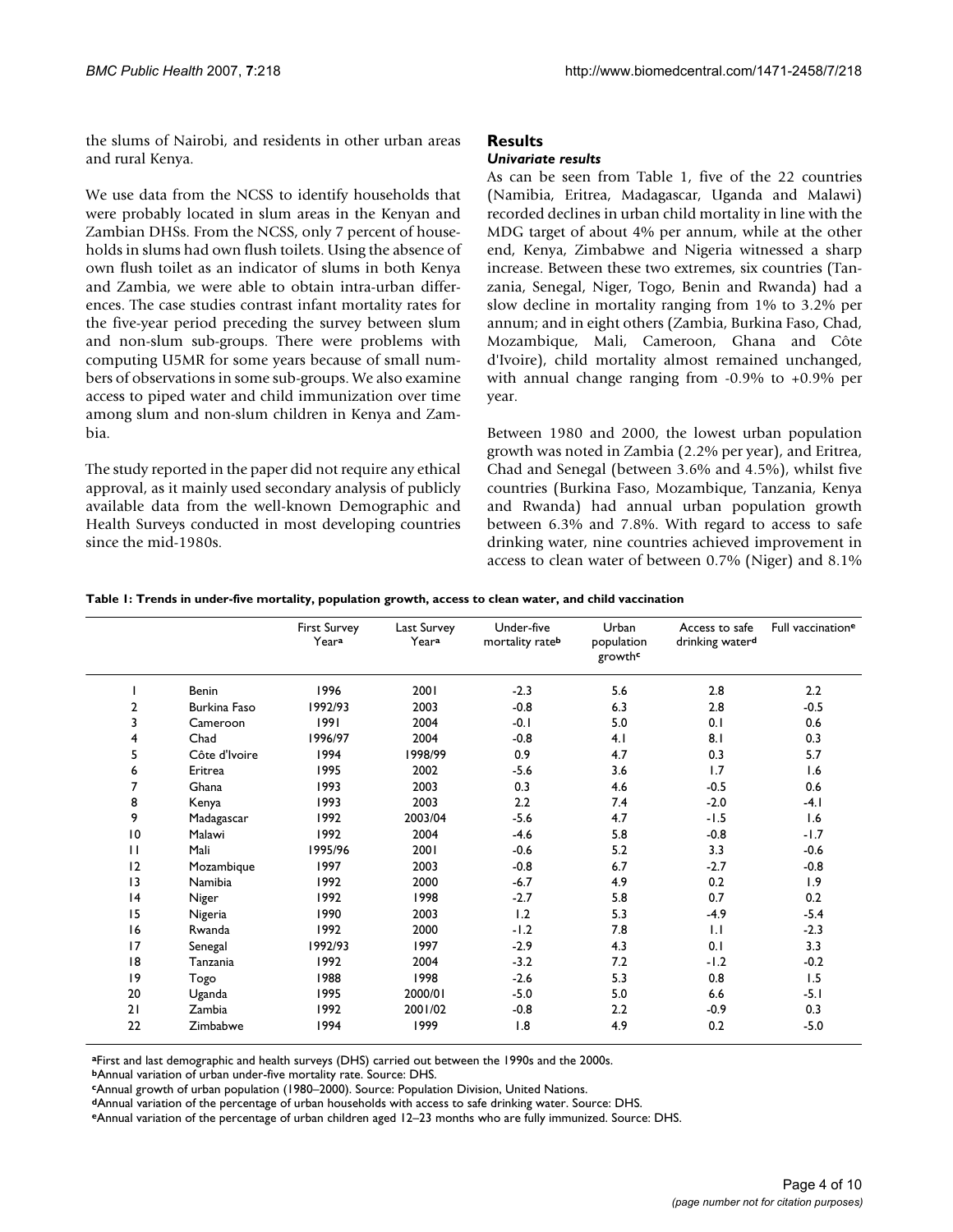-7 -5 -3 -1 1 3 345678 Annual Urban Population Growth (%) Change (%) in UU5MR





Population growth and access to safe water in urban areas of SSA (3 outliers excluded).  $r = -0.42(0.07)$ 









Child vaccination and under-five mortality in urban areas of SSA (3 outliers excluded). r = -0.73(0.00)

# Trends in urban population growth **Figure 2** , access to safe drinking water, vaccination, and under-five mortality

Trends in urban population growth, access to safe drinking water, vaccination, and under-five mortality.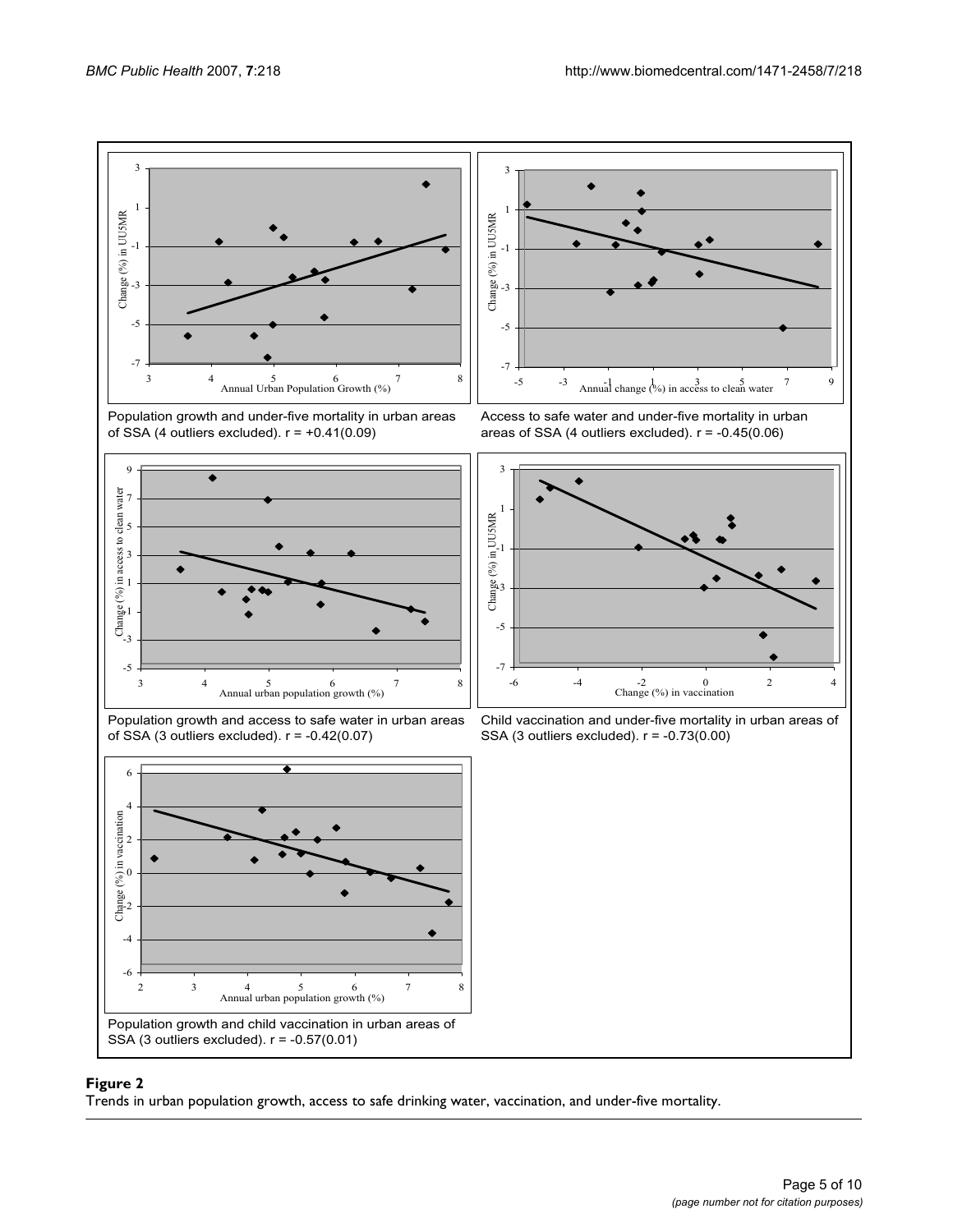(Chad); seven others recorded a decline ranging from 4.9% (Nigeria) to 0.8% (Malawi); while the six remaining countries witnessed almost no change. Six countries witnessed a decline in the coverage of full vaccination ranging from 5.4% (Nigeria) to 1.7% (Malawi). At the other end of the scale, six others recorded an increase of between 1.6% (Madagascar) and 5.7% (Côte d'Ivoire).

#### *Correlation analysis*

Figure 2 displays the inter-relationships between trends in urban under-five mortality, urban population growth, and trends in access to safe drinking water and in vaccination coverage. The upper left graph shows the association between urban population growth and change over time in urban under-five mortality. As expected, it indicates that countries with more rapid rates of urban population growth tended to experience worsening trends or timid declines in urban child mortality. The correlation coefficient (+0.41) is statistically significant at the level of 0.10. Next, we investigate the extent to which access to clean water plays a role in the above association. As can be seen from the upper right graph of Figure 2, change over time in access to water is associated with trends in child mortality (correlation of -0.45; p value of 0.06). Countries with greater improvement in access to safe drinking water among the urban dwellers were likely to witness higher declines in under-five mortality. Moreover, the middle left graph indicates that higher rate of urban population growth is associated with deteriorating access to safe drinking water over time (correlation of -0.42; p value of 0.07).

Finally, the role of access to health services – proxied by child full vaccination – in the association between urban population growth and trend in child mortality is examined. The middle right graph of Figure 2 shows a very strong negative association between trends in child vaccination and change in under-five mortality (correlation of -0.73, p value of 0.00). It indicates that countries with greater improvement in child vaccination coverage consistently displayed more rapid declines in urban child mortality. Further, the bottom left graph indicates that higher rate of urban population growth is associated with decline or minimal increase in urban child vaccination coverage (correlation of -0.57, p value of 0.01). Overall, the inter-relationships between urban population growth, trend in access to clean water and health services, and change in under-five mortality appear to be consistent with our conceptual framework.

#### *Case studies of Kenya and Zambia Kenya*

Kenya typifies the current urban population boom and associated urban health and poverty problems. Between 1980 and 2000, its urban population increased at an

annual rate of 7.2%, whilst per capita GDP dropped annually by about 0.1%. According to the 2003 DHS, about one quarter of Kenyans were living in urban areas. The Welfare Monitoring Survey shows that while absolute poverty increased from 48 to 53 percent in rural areas of Kenya between 1992 and 1997, it almost doubled from 27 to 50 percent over the same period in Nairobi City [31]. Nairobi has indeed grown into a poverty hub with more than half of its population estimated to be residing in slum settlements [32].

As can be seen in Figure 3, infant mortality in Kenya has been increasing since the early 1990s. This increase in childhood mortality was observed in both rural and urban areas but was generally faster in slums than in rural areas. Between 1993 and 1998, the increase in infant mortality was about 39% in slums, compared with 14% and 22% in urban Kenya and rural areas, respectively. Using data from the NCSS of 2000, which was representative of slums of Nairobi, we see that slum children exhibit much higher infant mortality (91) than the average urban child, and more importantly, than those in rural areas of Kenya (81). Figure 3 also shows that access to clean water has been deteriorating in urban slums between 1993 and 2003. Slightly over half of households in slums had access to piped water in the 2003 DHS compared with 87 percent in the early 1990s. This represents a drop of about 33 percent, compared with 18 percent in urban Kenya and 5 percent in rural areas. The much lower figure reported from the NCSS data (24 percent) is due to the fact that water bought from street vendors were not classified as safe. Similarly, the proportion of urban children who were fully immunized dropped markedly from 76 percent in 1993 to 48 percent ten years later. Within slums, immuni-



#### **Figure 3**

Infant mortality, access to safe water and full vaccination in Kenya.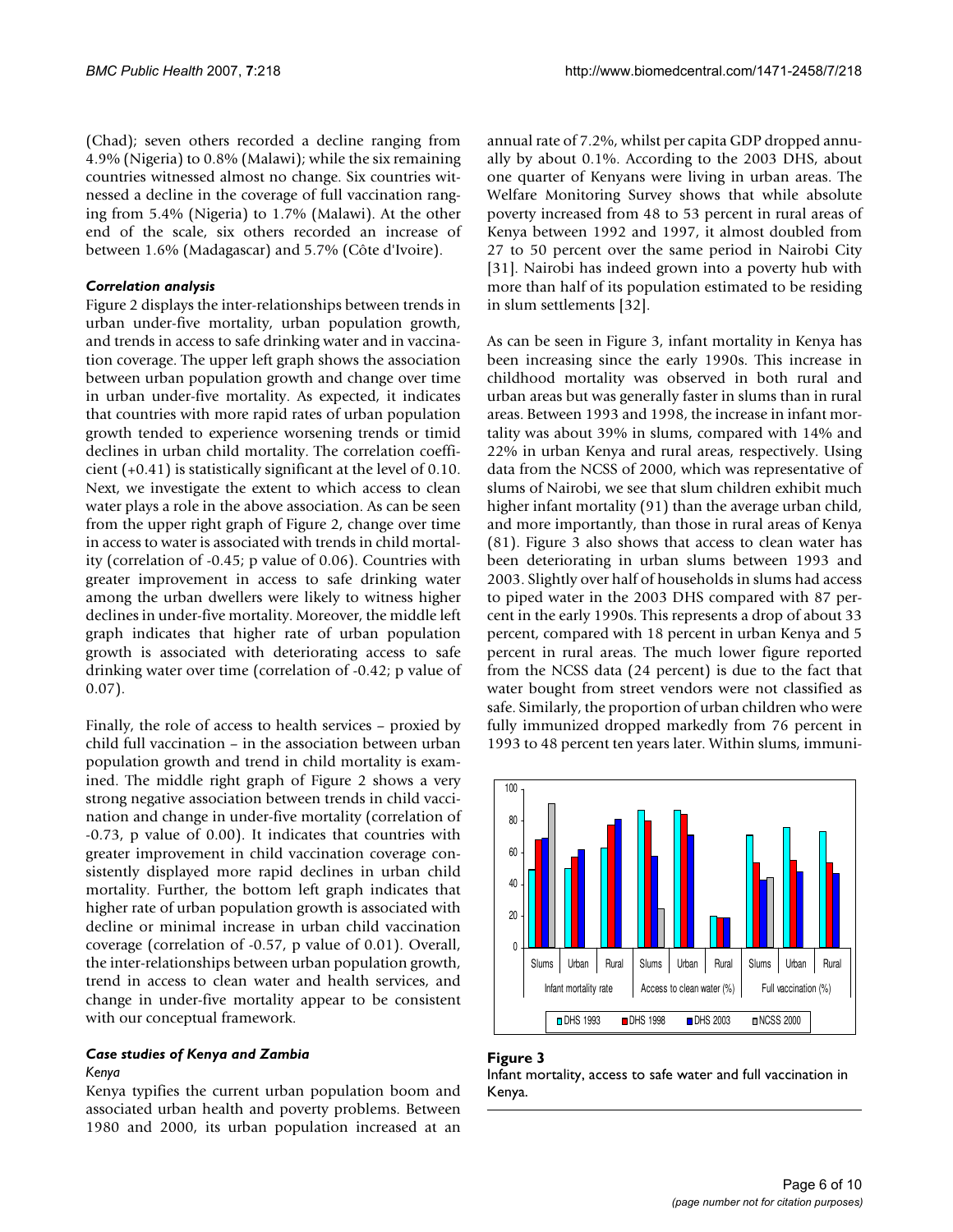zation rates were lower and dropped from 71 to 43 percent.

The disadvantage of the poor is not limited to child health. Detailed analysis of DHS data (results not shown) further indicate that in some countries like Kenya, while the fertility of the richest 20% has declined by more than 1.5 children in the last decade, that of the poorest 20% has either remained unchanged or has increased by more than one child in some countries. The poor have almost three times more children than the rich, they are also three times less likely to use contraceptives, and three times more likely to have unmet need for family planning. These results suggest that the high fertility of the poor may be largely unplanned or unwanted. With growing poverty and growing poor-rich fertility gap, greater proportions of children are increasingly born to poorer families [17]. This has implications for future population growth and the attainment of the health MDGs.

#### *Zambia*

Zambia is another interesting case study, exhibiting higher infant mortality than Kenya overall, but showing a mix of increasing and declining trends in the last few decades. Of particular focus to this paper are the intra-urban mortality differentials in childhood mortality and access to services and healthcare. The growth of urban centers in Zambia can be traced to the late 1950s where urban growth rates of more than 8 percent were recorded when copper mining was at its peak. Much of this growth was rural-urban migration as well as international migration. From mid 1970s, copper prices started to fall, thus affecting the economy and the provision of essential services. According to the United Nations Population Division indicators, the urban population growth rate was less than three percent between the early 1990s and mid 2000s. Despite the slow down in urban growth rate, about 40% of the Zambians reside in urban areas, which is high for the region. Between the 1960s and 1970s, infant mortality in Zambia declined from about 141 to 90 deaths per 1000 live births, but a reversal of this trend was noticed in the mid 1990s, with infant mortality rising to about 100 deaths per 1000 live births. Evidence of worsening child health among the urban poor was reported by Madise *et al*. who analyzed the 1992 and 1996 Zambian DHS data to identify changes in socioeconomic and demographic determinants of infant mortality [23]. They found that in the mid 1990s, children of the urban poor had 46 percent higher probability of dying in infancy than the poorest rural children. They also reported reversal in household socioeconomic status between the two surveys and lower utilization of health care.

Figure 4 lends further evidence of deteriorating child health among urban inhabitants between the early and mid 1990s. The pattern shows an increase in infant mortality in slums of about 7 percent compared with a reduction of 3 percent in rural areas between the 1992 and 1996 DHS surveys. While mortality in urban areas increased in the 1990s, the rural areas experienced sustained declined between the early 1990s and early 2000s. Access to piped water in slum areas declined between the early and mid 1990s, lending support to the poor provision of social services during the economic slump of the country. In 1992, 82 percent of households in the slums of Zambia had access to piped water, but this percentage dropped to 68 in the 1996 survey. The general decline in vaccination coverage between 1992 and 2001 was more pronounced in the slums (-13%) than in urban Zambia as a whole (- 9%).

# **Discussion**

Declines in child mortality have been very poor in sub-Saharan African since the early 1990s, making it difficult for the region to meet – or at least get closer to – the MDG on child mortality. This paper has provided some degree of evidence on the linkages between urban population growth, change over time in access to safe drinking water and health services, and trends in child mortality. It has focused on urban areas of SSA – where health outcomes are generally perceived to be better and services more accessible – to highlight an issue that seems to be neglected: high rates of urban population growth will greatly undermine efforts to improve the wellbeing and reduce poverty, which is the underlying goal of the MDGs.

Our results show that only five of the 22 countries included in the study have recorded declines in urban



#### **Figure 4**

Infant mortality, access to safe water and full vaccination in Zambia.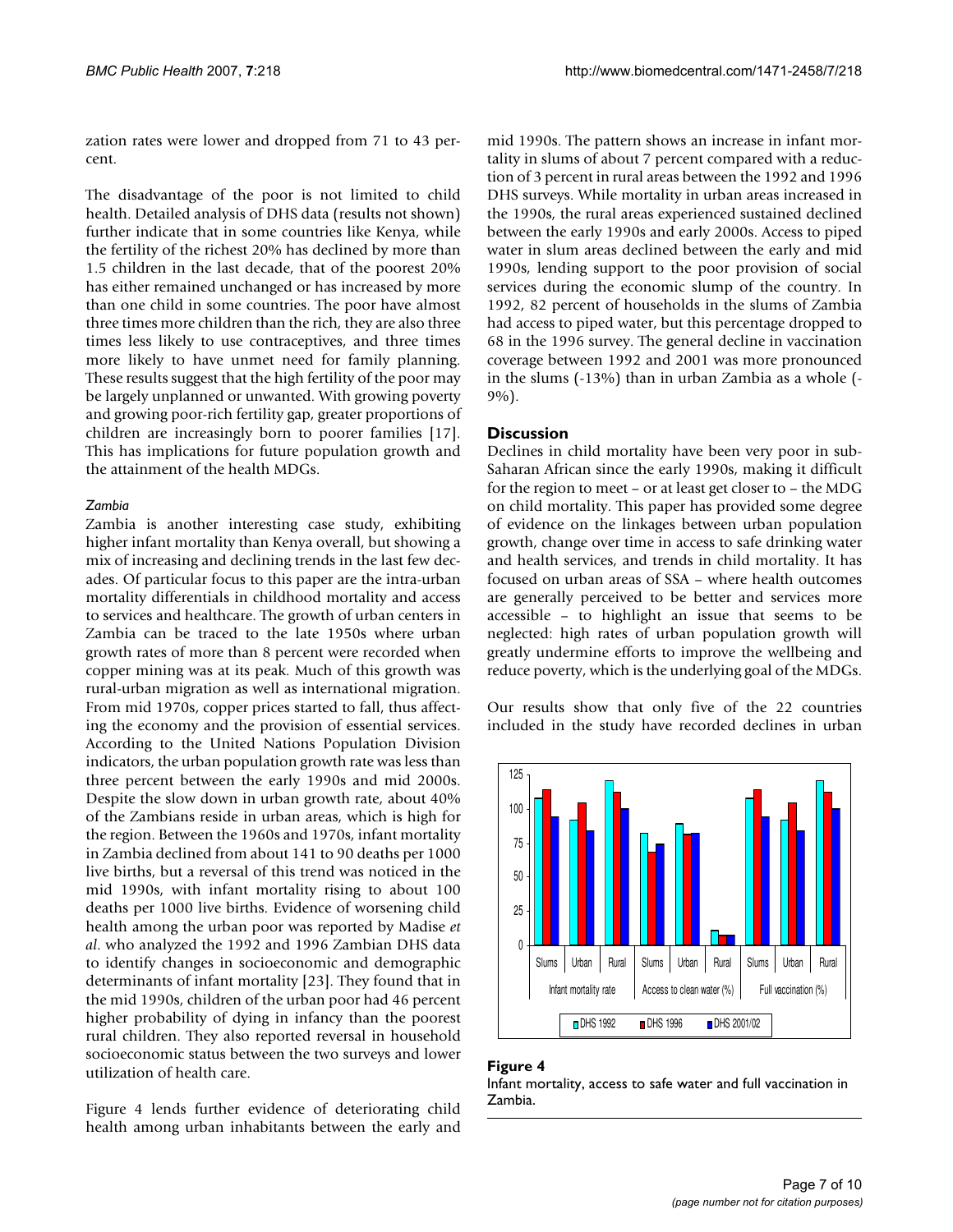child mortality that are in line with the MDG target of about 4% per year; five others have recorded an increase; and the remaining 12 countries have witnessed only minimal decline. The study has shown that more rapid rate of urban population growth is associated with increasing or timid declines in urban child mortality. Consistent with our initial hypothesis, poor access to safe drinking water and to health services are associated with periods of deteriorating child health. Higher urban population growth is associated with negative trends in access to safe drinking water, while at the same time, countries with greater improvement in access to safe drinking water among urban dwellers tended to experience higher declines in urban childhood mortality. Similarly, higher rate of urban population growth is associated with decline or minimal increase in child vaccination coverage, and countries with greater improvement in child vaccination coverage consistently displayed more rapid declines in urban child mortality.

Our findings concur with those of other studies that have shown the health effects of inadequate water supply and poor sanitation. It is estimated that almost half the people in the developing world have one of the main diseases related to inadequate water supply and sanitation, and that about 90% of diarrheal disease – the second leading cause of death among children under five years of age – is attributed to unsafe drinking water, inadequate sanitation and poor hygiene [6,33]. Other research at the micro level has shown that improved availability and use of piped water would have substantial effects on reducing urban mortality, especially during the post-neonatal and childhood periods [25]. Immunization on the other hand remains one of the most cost-effective health interventions likely to help achieve the MDG on reducing child mortality [5]. The WHO/UNICEF global immunization strategy for the years 2006–2015 [28] noted regrettably that immunization coverage has increased only marginally in some regions of the world since the early 1990s, and emphasizes the need to improve existing levels of vaccine coverage, particularly by accessing hard-to-reach populations on a regular basis.

Results from the Kenya case study indicate that urban under-five mortality has increased over time, and importantly, that urban poor children have higher mortality than even their rural counterparts. They also indicate that Kenyan poor women have almost three times more children than the rich, and are three times less likely to use contraceptives and three times more likely to have unmet need for family planning. Such poor reproductive health outcomes could further worsen child health outcomes among the poor. Another case study is that of Zambia, which has relatively high urbanization for the region. Periods of severe economic hardship in the early and mid

1990s were accompanied with increasing childhood mortality. This increase in mortality was observed among the urban population, particularly among the urban poor. In sub-Saharan Africa, the growing poverty and growing poor-rich fertility gap will result in greater proportions of children increasingly born to poorer families, with predictable implications for future population growth and the attainment of the health MDGs.

Rapid rate of urban population growth creates pressures on available infrastructure which, in many parts of Africa, have remained stagnant. The poor will increasingly lose out in such instances as the Kenya and Zambia case studies show. Consequently, the urban poor will experience many of the health challenges associated with lack of access to these basic amenities and services. The impact of this burden on the urban poor, combined with their growing size and proportion as many economies stagnate, creates an overall worsening of health indicators across urban areas in SSA [19]. Where evidence exists, huge inequities are observed among the poor and non-poor in urban areas of SSA [15,18,34].

Some of the findings of this study are rather counter-intuitive. For example, Tanzania and Malawi, and to a lesser extent, Madagascar, have higher rates of urban growth and poorer improvement in access to safe drinking water and child vaccination. Yet, they display strong declines in child mortality. By contrast, Côte d'Ivoire has increasing mortality despite noticeable increase in water supply and child vaccination. Country-specific policies and program context may explain some of these contrary-to-expectation results. With support from various development partners, Madagascar has implemented sound strategies of vitamin A supplementation, de-worming, insecticidetreated bed nets and oral rehydration salts, among others, to reduce child mortality and morbidity [35]; Malawi has put in place measures to address various child health and survival issues including developing nutrition rehabilitation strategies, providing insecticide-treated bed nets, and providing cholera treatment centers with essential drugs and other materials and training of health personnel on early detection and case management [36]; and the Tanzanian government has shown consistent commitment to invest in health and decentralize decision-making for health spending based on district priorities [37].

### *Study limitations*

The study has some limitations. All retrospective survey data in general, and birth history data in particular, are subject to biases arising from faulty respondent recall, the most common of which are completeness or displacement of birth dates; misreporting of age at death; deaths omission especially for infants who died early in life in the distant past; and survival bias since birth history data are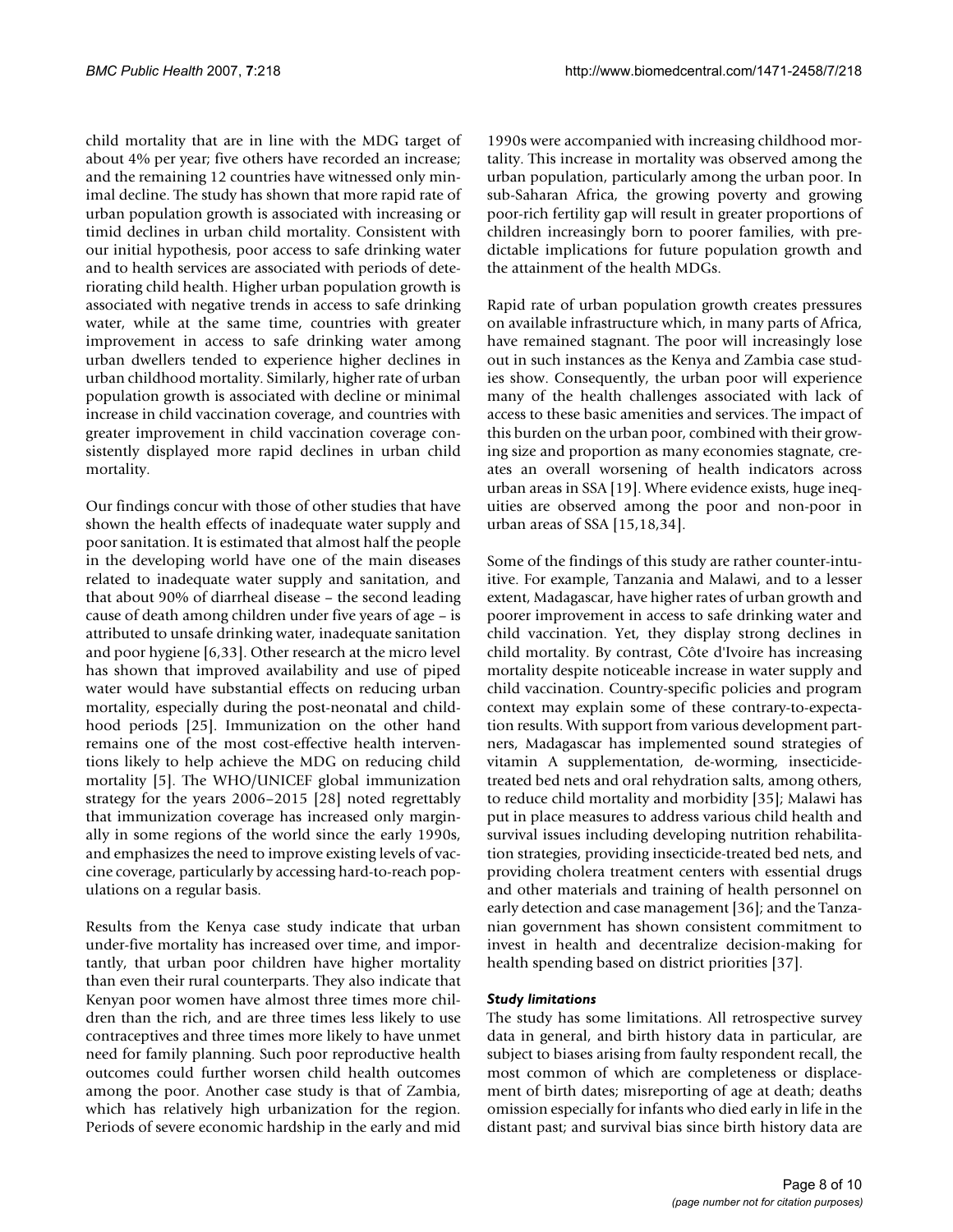limited to the experience of children born to surviving mothers [38]. Despite these limitations, several reports have indicated that the quality of DHS data to directly estimate infant and child mortality rates and to compare trends over time is generally good [38,39].

The paper presumes a constant rate of change in mortality, access to clean water and immunization coverage during the inter-survey period. This may not be the case in all countries. However, the constant rate approach has the advantage of summarizing in a single coefficient the change between the first and the last surveys. The study has other limitations including the exclusion of three or four outliers (out of 22 countries) in the correlation analysis, which represents a non-negligible proportion. For example, the strong association between trend in child vaccination and change in mortality ( $r = -0.73$ ;  $p < 0.00$ ) is substantially weakened if the three outliers (Côte d'Ivoire, Malawi and Uganda) are included in the analysis  $(r = -0.42; p < 0.10)$ . The analysis does not take into account the standard errors of the estimates in the calculation of percentage change over time in each of the indicators. Since DHS surveys are based on population samples, some of the differences presented may not be statistically significant. Variance estimation of mortality rates requires the use of specialized software to perform complex calculations (i.e. Jacknife repeated replication methods), which was beyond the scope of the study.

Another limitation of the study is that identification of slum areas in DHS samples is not straightforward. In addition, urban samples are often small that trying to isolate intra-urban differences can sometimes be problematic. The estimates that we present of slum childhood mortality and vaccination rates are based on our definition of slums (absence of a flush toilet), which may not be fully accurate. The NCSS survey was a representative survey of slum households in Nairobi and our assertion of the disadvantage of slum children compared even with rural children, is strengthened by that survey's findings. We recommend that NCSS-type surveys should be undertaken periodically to provide good data for the study of intra-urban health differentials. Finally, the effects of HIV and AIDS are not included in the analysis, as previously indicated.

# **Conclusion**

Overall, the results of this analysis suggest that the urban poor should not be neglected in policy attention and resource allocation. While the poorest families and neighborhoods are the most likely to need interventions to prevent illnesses in children, existing evidence from SSA suggests that they are often the least likely to receive them, which not only adversely affects the health and survival of their children, but also pushes them further into indebtedness and poverty [33]. Failing to appropriately target

the growing sub-group of the urban poor and improve their living conditions and health status – which is an MDG target itself – may result in lack of improvement on national indicators of health. This may consequently move countries further away from achieving the MDGs. In addition to improving the overall urban and national averages of health indicators, it is important to analyze, track and purposefully reduce health inequities – inequalities that are unjust and unfair, and ethically indefensible [16,40,41], since progress towards the achievement of the health MDGs will not automatically benefit the underprivileged population sub-groups [33,42]. The concern for equity therefore applies even to countries witnessing a substantial decline in child mortality. Progressive and sustained expansion of access to safe water supplies and vaccination coverage among disadvantaged urban dwellers, will contribute greatly to reducing under-five mortality from major causes of death in urban sub-Saharan Africa, and consequently, put countries on track to meeting the MDG target. The implementation of these interventions could be a measure of the attention paid by governments and development partners towards equity in the provision of health-related services.

# **Competing interests**

The authors declare that they have no competing interests. The study was supported with grants from the Wellcome Trust, the Hewlett Foundation and the Rockefeller Foundation. The sponsors had no involvement in the study design; in the collation, analysis, and interpretation of data; in the writing of the report; and in the decision to submit the paper for publication.

### **Authors' contributions**

JCF framed the research question, conducted the literature review, led in the data analysis, contributed in the writing of the paper. ACE conceived the idea of this manuscript and provided the overall guidance for the write up. NJM contributed in the data analysis and in the writing of the manuscript. JC was responsible for collating data for the study and also contributed in the data analysis. All authors read and approved the final manuscript.

### **Acknowledgements**

We thank Dr. Martha Campbell at theSchool of Public Health, University of California, Berkeleyfor providing helpful comments on an earlier draft of the manuscript. Special thanks to Ms. Rose Oronje for reviewing this paper. We are also grateful to the two reviewers for their comments. An earlier version (memo-type) of this paper was submitted to the United Kingdom (UK) All Party Parliamentary Group on Population, Development and Reproductive Health. This work is part of the African Population and Health Research Center (APHRC)'s program on urban poverty and health supported with grants from the Wellcome Trust (grant # GR078530M), the Hewlett Foundation (grant # 2006-8376) and the Rockefeller Foundation (grant #2004AR037).